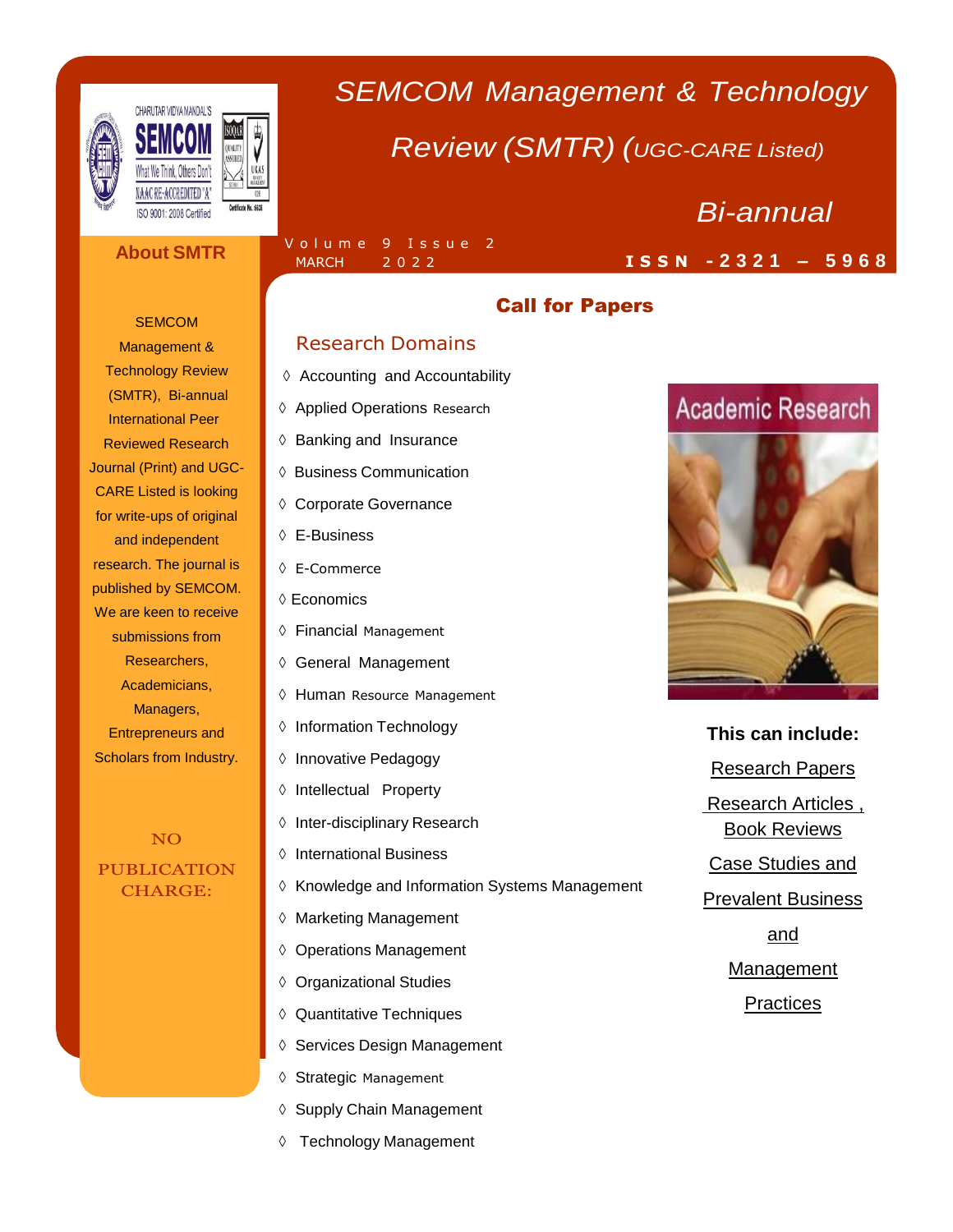#### Page 2

#### **Mode of submission**

The manuscript shall be accepted in only **soft copy** submitted only through the form available at the following link:

## **https://forms.gle/hxT svQY95TZz7eNRA**

#### **Journal Subscription**

Authors are required to take minimum one year membership against which they shall get TWO issues of SMTR.

#### **Subscription charges:**

₹ 1000/-

Make your payment for Journal subscription by sending draft favouring 'SEMCOM' or RTGS.

## Submission Guidelines

#### **Submission Requirements**

- Papers submitted for publication should be exclusively written for this journal and should not have been published or sent for publication elsewhere. The papers submitted should evince serious academic work contributing new knowledge or innovative critical perspectives on the subject explored.
- Each paper must be accompanied by:
	- <sup>A</sup> declaration that it is an original work and has not been published anywhere else or send for publication as per given format. See page 3
	- Abstract of paper about **100-200 words** and **<sup>4</sup> to 8 keywords** to describe your research paper and facilitate identifying research domain
	- <sup>A</sup> short bio-note of the contributor(s) indicating name, institutional affiliation, brief career history, postal address, mobile number and e-mail, should be provided on a separate page along with the title of the paper in the format given on page 4.
- Each contributor will get a complimentary copy of the issue (free of charge) There is NO PUBLICATION FEES or charge. However **authors are required to take minimum one year membership against which they shall get TWO issues of SMTR.**

#### **Editing Requirements**

- Paper size: A4, Font & size: Times New Roman 12, Spacing: double space, Margin of 1 inch on all four sides, justified Alignment.
- The length of **papers should not be more than 10 (1.5space) typed pages**, including tables, diagrams and appendices
- Title of the paper: bold, title case (Capitalize each word), centered.

#### **Review Procedure**

- All the papers submitted to the 'SEMCOM Management & Technology Review' shall be reviewed by blind peerreview process. The editor has the final authority for the acceptance or rejection of any article. SEMCOM Management and this journal reserve the right to republish the paper in any form, at any time in the future.
- Rejected papers won't be sent back to the contributor.

#### **Guidelines for Reference**

 Only cited works should be included in reference list. Please follow [APA](http://www.apastyle.org/) style of citations. Papers not submitted in the standard format, as suggested above will not be considered for publication. The reference list should be alphabetized and not numbered. Please refer: [www.apastyle.org](http://www.apastyle.org/)

t & Technology Review (SMTR) (UGC-CARE Listed) Bi - a n n u a l I n t e r n a t i o n a l P e e r R e v i e w e d R e s e a r c h J o u r n a l

### **I S S N - 2 3 2 1 – 5 9 6 8**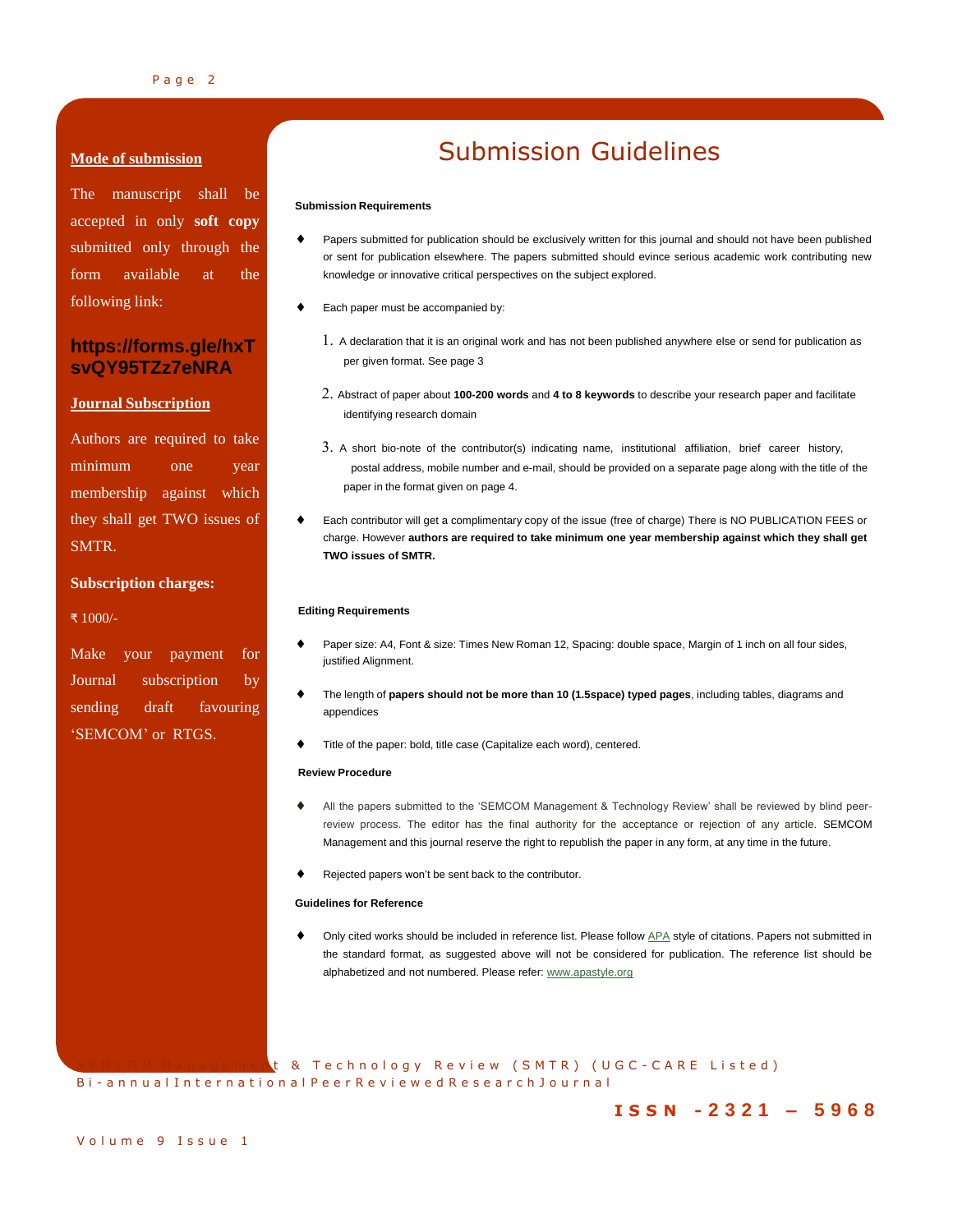## **I S S N - 2 3 2 1 – 5 9 6 8**

## **CERTIFICATE OF ORIGINALITY**

(TO BE FILLED BY THE CORRESPONDING AUTHOR)

This document must be signed manually by corresponding author and submit **Only Scanned Copy** to editorial board.

I/We, the undersigned, give an undertaking to the following effect with regard to following mentioned article that submitted for publication in the **SEMCOM Management & Technology Review (SMTR)**

| <b>Article Title:</b> |  |
|-----------------------|--|
|-----------------------|--|

I/We declare that:

- 1) This contribution is original, except for such excerpts from copyrighted works as may be included in the reference.
- 2) Author(s) substantively participated in this work and is/are ready to take public responsibility for the work;
- 3) I/we was authorized by all author(s) to transfer all royalties related with the manuscript and to enter into a binding contract with SMTR as detailed in this Copyright Release Form, and I/we will be responsible in the event of all disputes that may occur,
- 4) Author(s) has/have seen and approved the manuscript as submitted;
- 5) Furthermore, I/We hereby transfer the unlimited rights of publication of the above mentioned paper in whole to SMTR. The copyright transfer covers the exclusive right to reproduce and distribute the article, including reprints, translations, photographic reproductions, microform, electronic form (offline, online) or any other reproductions of similar nature.
- 6) E-mail and street address of author(s) have been entered into the SMTR Journal Manuscript Submission,
- 7) The manuscript has not been published and is not being submitted or considered for publication elsewhere;
- 8) The text, illustrations, and any other materials included in the manuscript do not infringe upon any existing copyright or other rights of anyone.
- 9) If SMTR found any copyright content or any issue related to copyright in future than SMTR have rights to withdraw the paper without prior notice to authors.

The signatories signs for and accepts responsibility for releasing this material on behalf of any /or all co-authors.

**Date: Place:**

|  | <b>IVI</b> |  |  |  |
|--|------------|--|--|--|

| Sr.<br><b>No</b> | Name of Author (in sequence)<br>(Mandatory for corresponding author(1 <sup>st</sup> Author)) | <b>Signature</b> |
|------------------|----------------------------------------------------------------------------------------------|------------------|
| 1.               |                                                                                              |                  |
| 2.               |                                                                                              |                  |
| 3.               |                                                                                              |                  |

Note: It is compulsory to write name of all authors in the above table. Signature is not mandatory for all authors, but it's compulsory for first/corresponding author.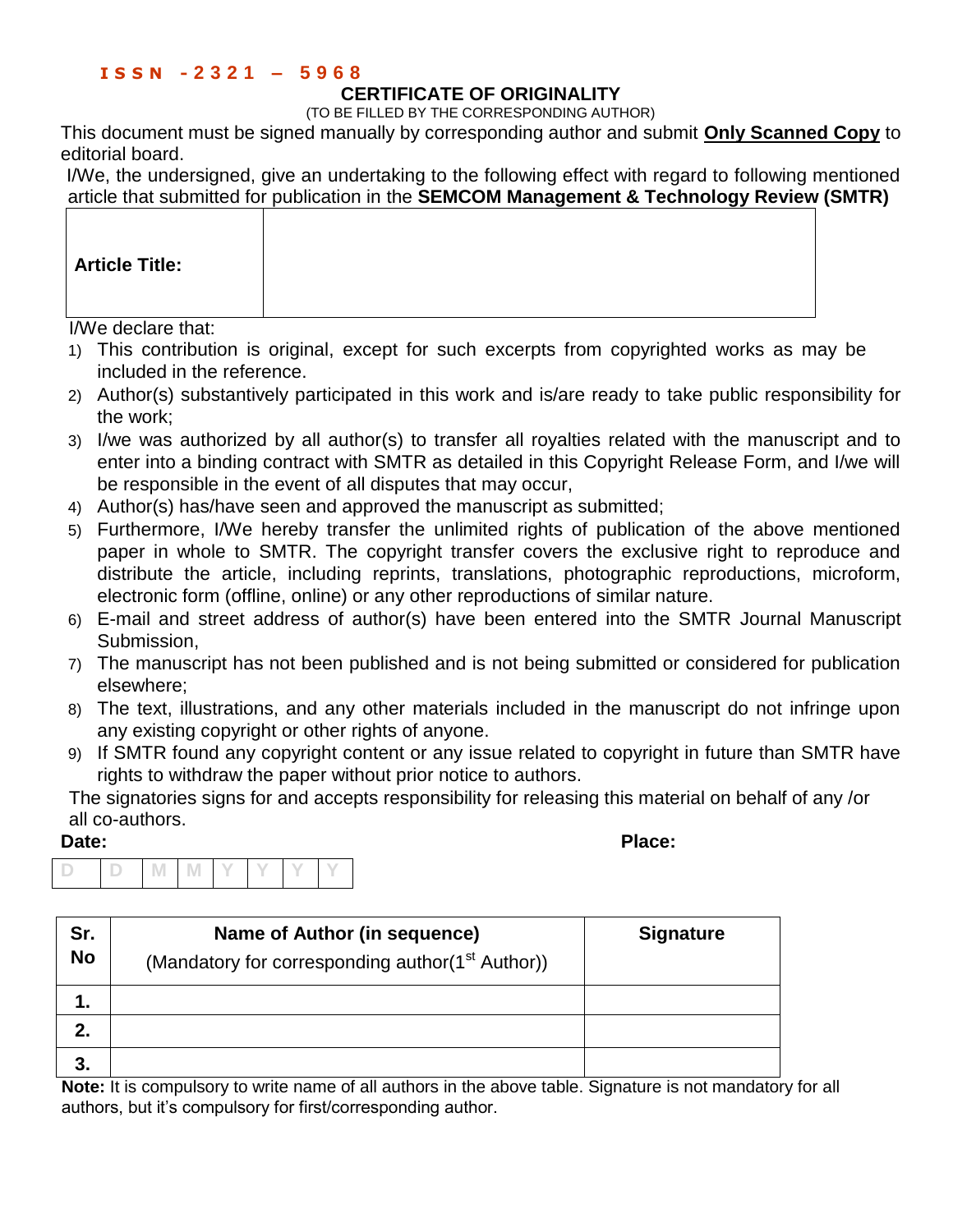## Brief Bio-data of Author(s)

| <b>Full Name and Surname</b>  |       |              |             |     |     |     |
|-------------------------------|-------|--------------|-------------|-----|-----|-----|
| <b>Title</b>                  | Prof. | Assoc. Prof. | Asst. Prof. | Dr. | Mr. | Ms. |
| <b>Institute/Organization</b> |       |              |             |     |     |     |
| <b>Affiliated Body</b>        |       |              |             |     |     |     |
| <b>Address</b>                |       |              |             |     |     |     |
| Postal code                   |       |              |             |     |     |     |
| City                          |       |              |             |     |     |     |
| Country                       |       |              |             |     |     |     |
| <b>Telephone</b>              |       |              |             |     |     |     |
| Fax                           |       |              |             |     |     |     |
| E-mail                        |       |              |             |     |     |     |
| <b>Paper Title</b>            |       |              |             |     |     |     |